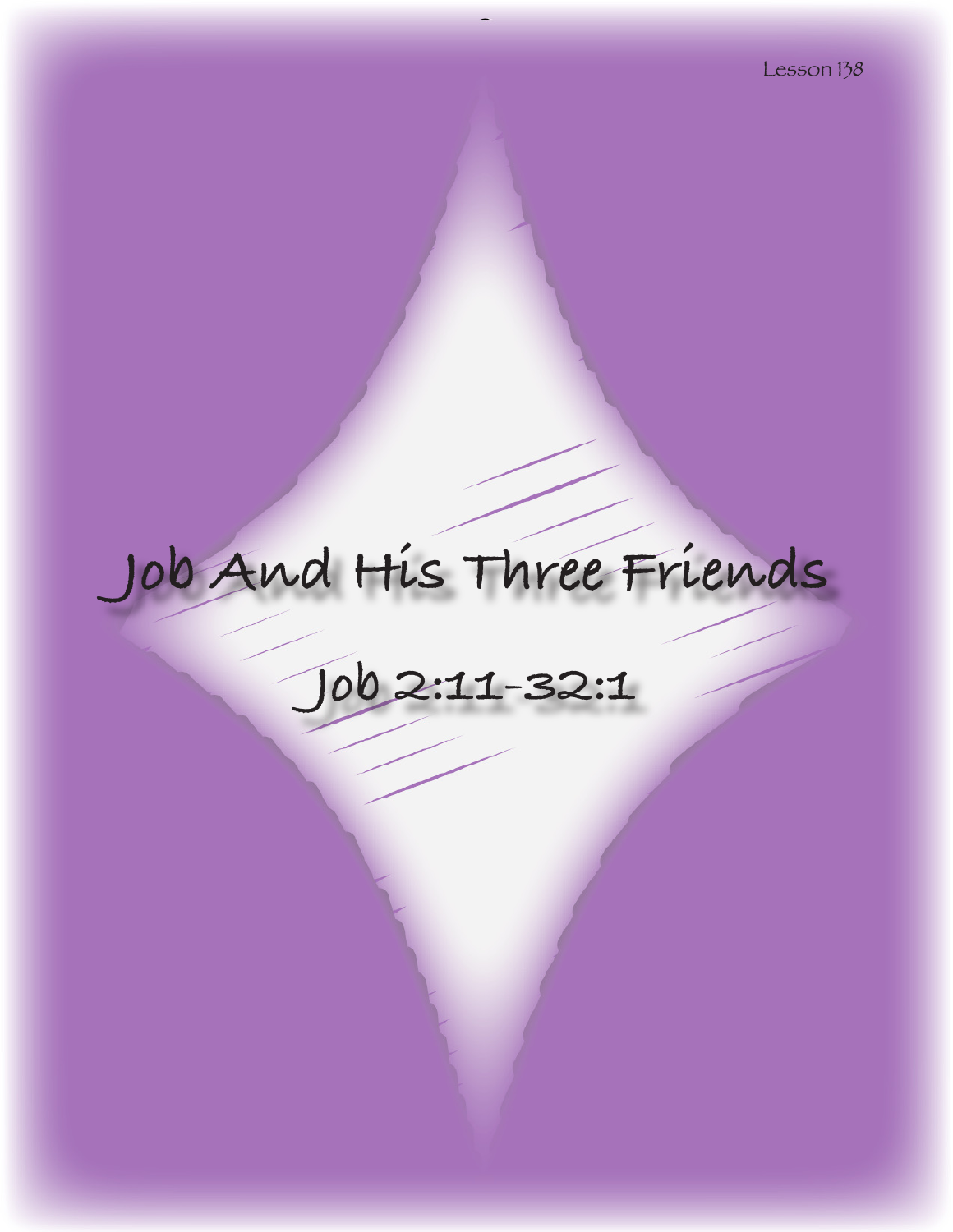# MEMORY VERSE

JOB 19:25 "For I know that my Redeemer lives, and He shall stand at last on the earth. "

# WHAT YOU WILL NEED:

Black construction paper cut into 2"x 8" strips, white or yellow construction paper cut into 1" x 6" strips, markers, several small pebbles (aquarium pebbles), small 2" twigs, and clear contact paper.

# ATTENTION GETTER!

## Memory Game

Have the children sit in a circle. Allow them to tell their name and something special about themselves, such as their favorite animal.

As you go around the circle, each child must say what is special about each person who has already spoken as well as what is special about him or herself.

Keep going around the room until the last person can name all of the special things about everyone in the room. This game will help your class to get to know one another better and develop friendships.

# LESSON TIME!

Job, a righteous man, was put to quite a test. He lost family, possessions, and even his health. Satan had determined evil upon Job, yet not without God's permission. God remained in control of the events and circumstances of Job's life. Job did not know the reason for his suffering, yet he continued to trust God.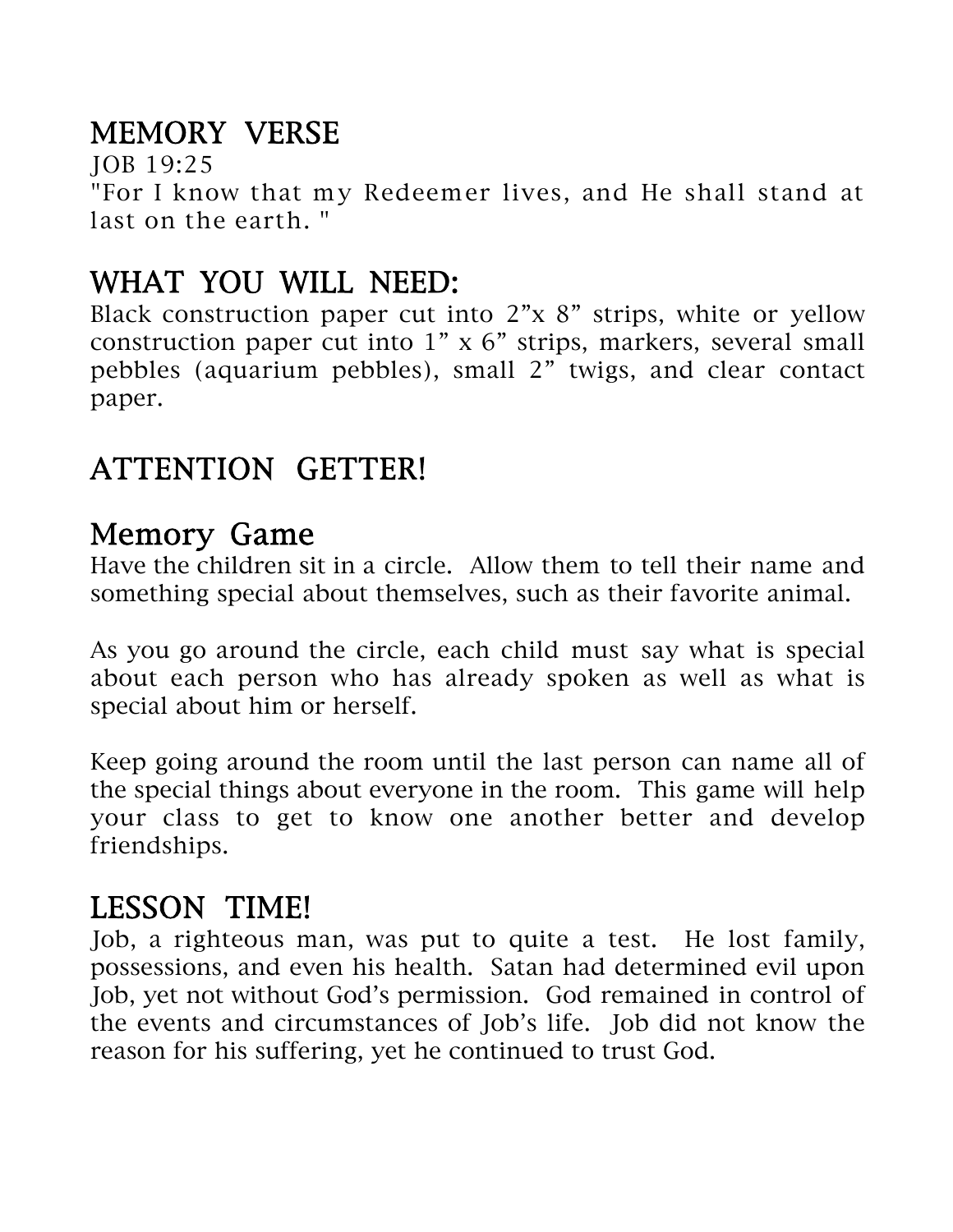In today's lesson, three friends offer their support ("comfort and counsel") to Job—Bildad, Zophar Eliphaz. How would they deal with this difficult question: "Why is Job suffering? Job declared his innocence to his friends. How would they respond?

Bildad and Eliphaz each speak three times; Zophar speaks twice. Each time Job answers back to their statements, arguments, and accusations. These three men argue from the same basic perspective: "Suffering is punishment for sin." "Job is suffering greatly; therefore, Job must be a great sinner." This was not a small accusation to bear, especially by one whose world had been turned upside down. Job's answers defend his relationship with God and show an understanding of God. Though he could not account for his circumstances, he continued to trust in God. We can trust God even when our "friends" judge us wrongfully.

J OB 18:1-12, 21 Then Bildad the Shuhite answered and said:

"How long till you put an end to words? Gain under standing, and afterward we will speak.

Why are we counted as beasts, And regarded as stupid in your sight?

You who tear yourself in anger, Shall the earth be forsaken for you? Or shall the rock be removed from its place?

"The light of the wicked indeed goes out, And the flame of his fire does not shine.

The light is dark in his tent, And his lamp beside him is put out.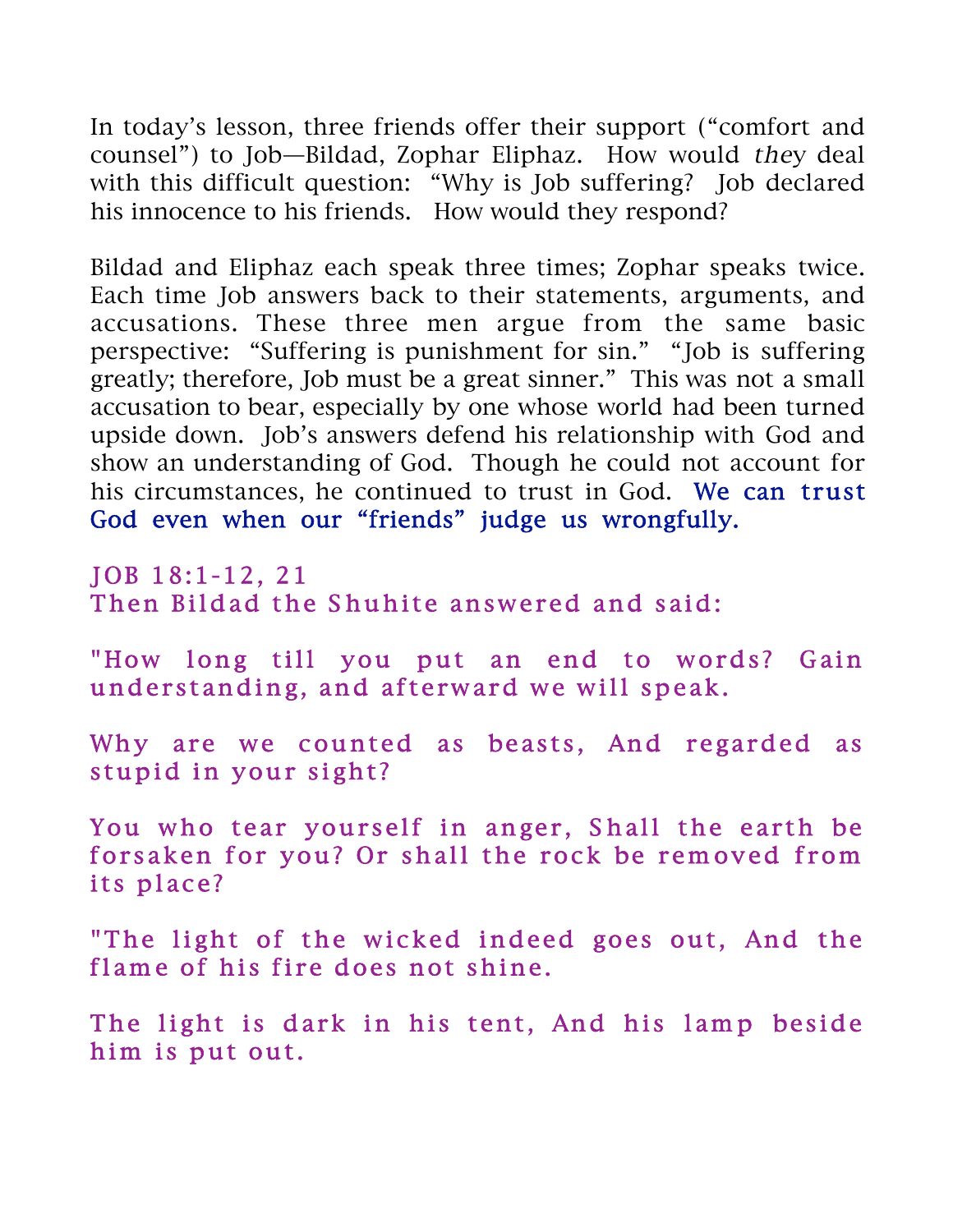The steps of his strength are shortened, And his own counsel casts him down.

For he is cast into a net by his own feet, And he walks into a snare.

The net takes him by the heel, And a snare lays hold of him .

A noose is hidden for him on the ground, And a trap for him in the road.

Terrors frighten him on every side, And drive him to his feet.

His strength is starved, And destruction is ready at his side.

Surely such are the dwellings of the wicked, And this is the place of him who does not know God."

What attitude is revealed by Bildad's words toward Job? He certainly does not affirm Job's declaration of innocence. The name "Bildad" means "son of contention." He charges Job with godlessness (Job 8:13). One of his main contentions is that God never twists justice (Job 8:3).

Be careful! Sometimes, we need more information before we decide someone is guilty of sin! In this speech he was giving a lot of dark descriptions of the wicked man's fate. Why was he saying all of this to Job? The problem with Bildad was not that he was wrong in his descriptions, but that he was warning the wrong man! Let's see what Job says.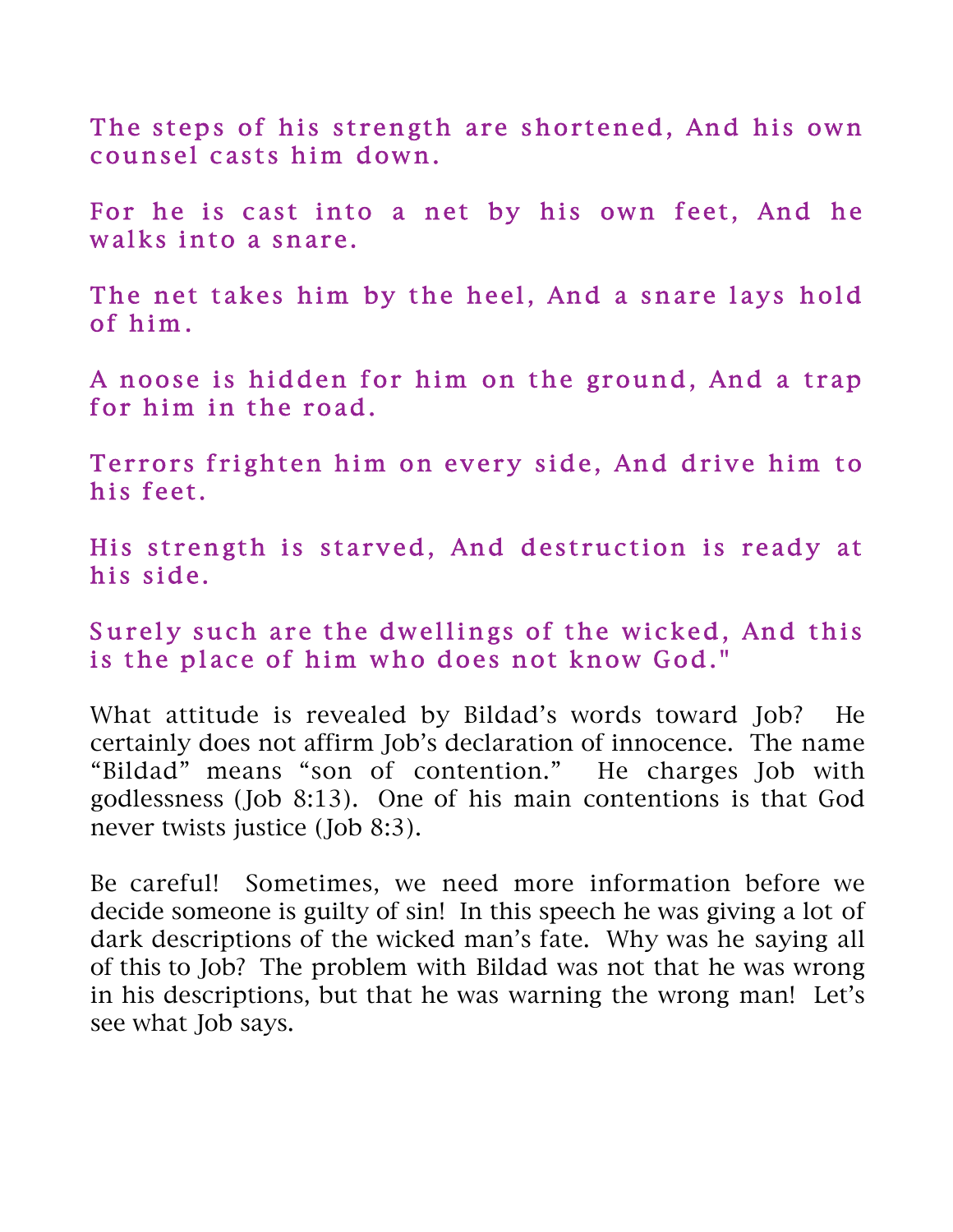J OB 19:1-8, 14-21, 25-27 Then Job answered and said:

"How long will you torment my soul, And break me in pieces with words?

These ten times you have reproached me; You are not ashamed that you have wronged me.

And if indeed I have erred, My error remains with m e.

If indeed you exalt yourselves against me, And plead my disgrace against me,

Know then that God has wronged me, And has surrounded me with His net.

"If I cry out concerning wrong, I am not heard. If I cry aloud, there is no justice.

He has fenced up my way, so that I cannot pass; And He has set darkness in my paths.

Verses 14-21

My relatives have failed, And my close friends have forgotten me.

Those who dwell in my house, and my maidservants, Count me as a stranger; I am an alien in their sight.

I call my servant, but he gives no answer; I beg him with my mouth.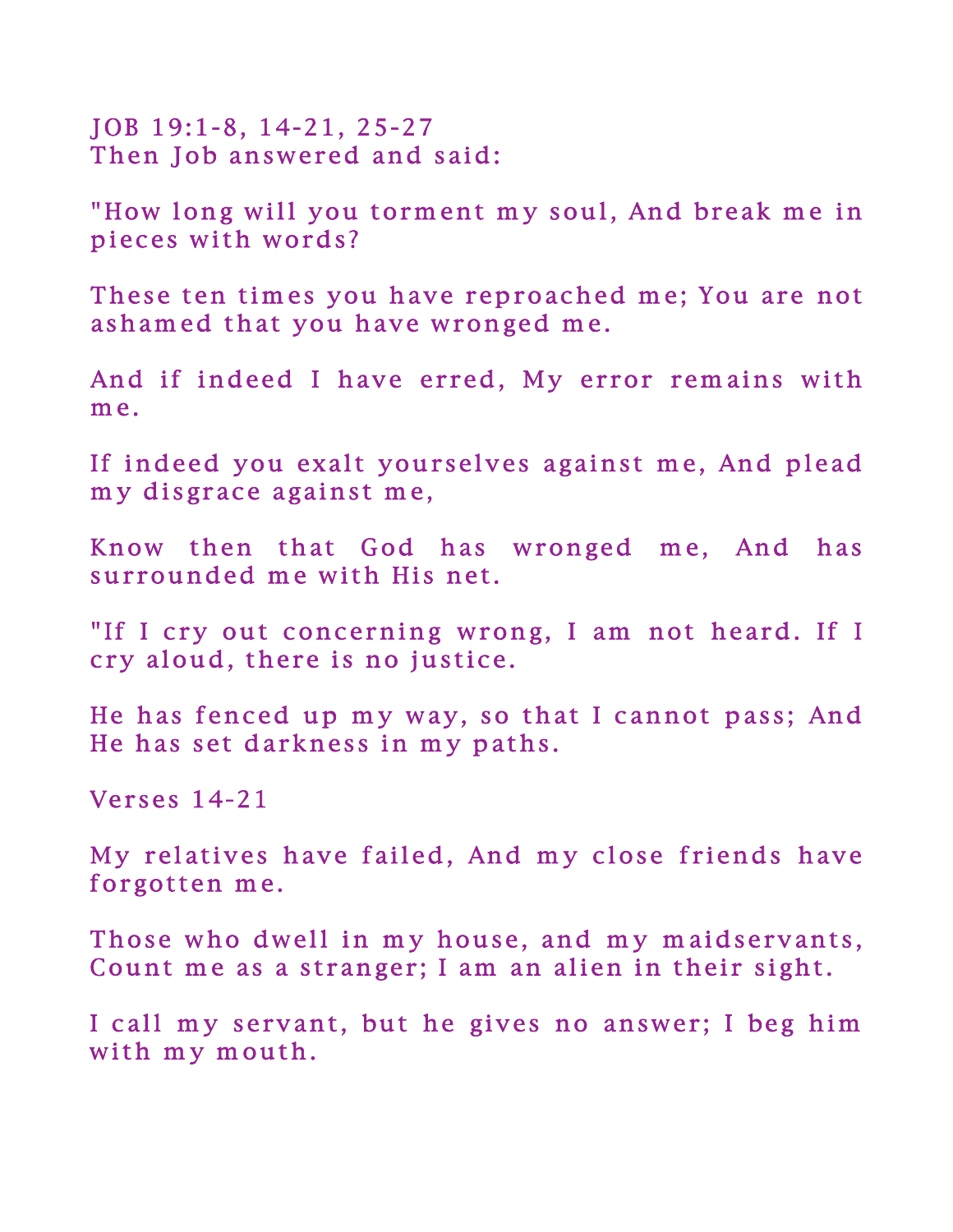My breath is offensive to my wife, And I am repulsive to the children of my own body.

Even young children despise me; I arise, and they speak against me.

All my close friends abhor me, And those whom I love have turned against me.

My bone clings to my skin and to my flesh, And I have escaped by the skin of my teeth.

"Have pity on me, have pity on me, O you my friends, For the hand of God has struck me!

**Verses 25-27** 

For I know that my Redeemer lives, And He shall stand at last on the earth;

And after my skin is destroyed, this I know, That in my flesh I shall see God,

Whom I shall see for myself, And my eyes shall behold, and not another. How my heart yearns within m e!

Job appeals to his friends to have compassion. No one wanted to be around him. It seemed there was nothing in his life to be happy about. Could things have gotten much worse? He knows God has allowed these bad circumstances and feels "wronged"; yet he does not curse God.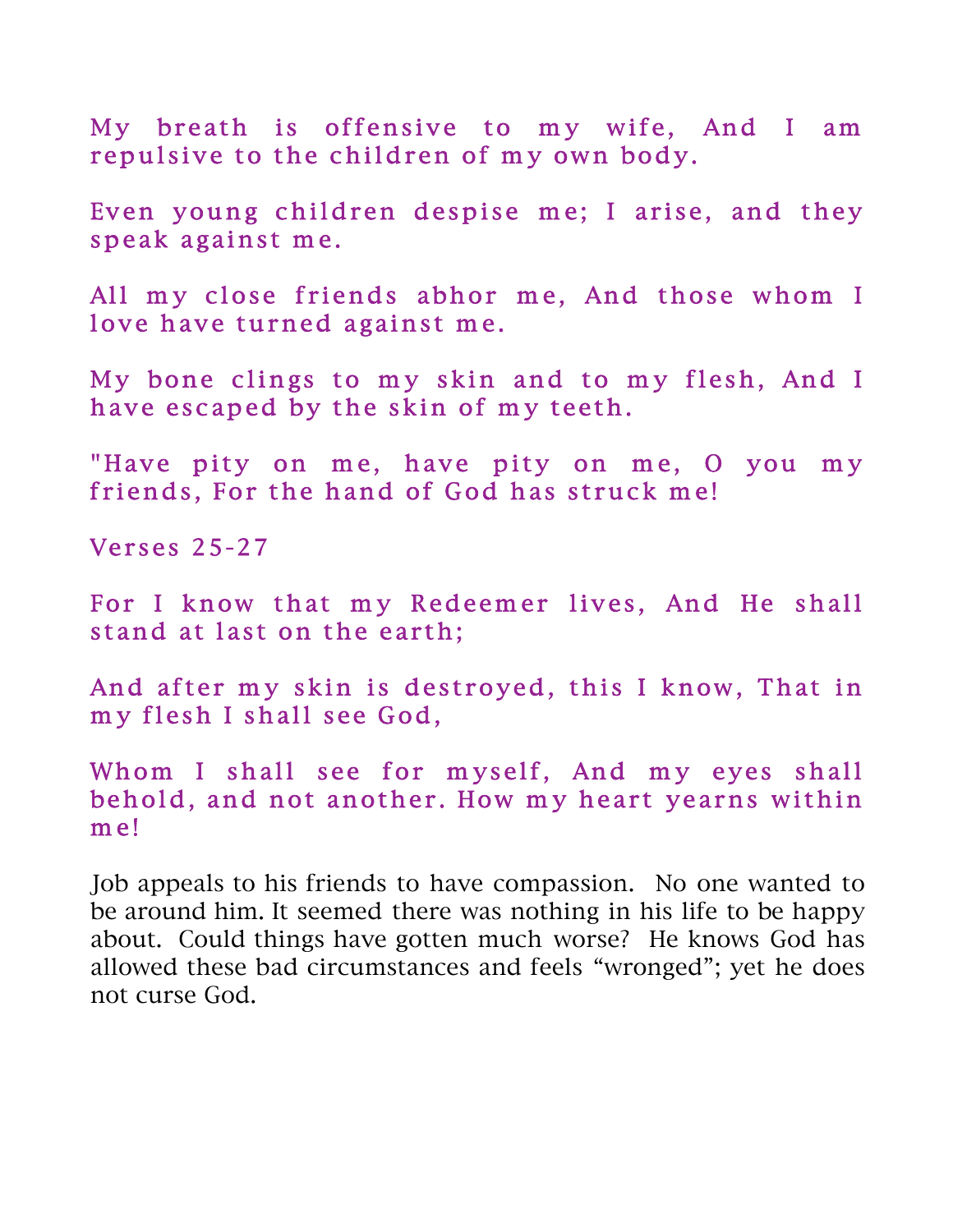Though he does not understand the reason for his circumstances, what he *does* understand is very significant. He understands there is a Redeemer that in the end will stand on the earth. He understands that he himself will live again after his death. He goes from the valley of despair to the peak of hope because of his faith in a God that he cannot see, nor fully understand. His heart yearns for God and trusts God even though he cannot account for his circumstances.

JOB 20:1-11, 21 Then Zophar the Naamathite answered and said:

"Therefore my anxious thoughts make me answer, Because of the turmoil within me.

I have heard the rebuke that reproaches me, And the spirit of my understanding causes me to answer.

"Do you not know this of old, Since man was placed on earth,

That the triumphing of the wicked is short, And the joy of the hypocrite is but for a moment?

Though his haughtiness mounts up to the heavens, And his head reaches to the clouds,

Yet he will perish forever like his own refuse; Those who have seen him will say, 'Where is he?'

He will fly away like a dream, and not be found; Yes, he will be chased away like a vision of the night.

The eye that saw him will see him no more, Nor will his place behold him anymore.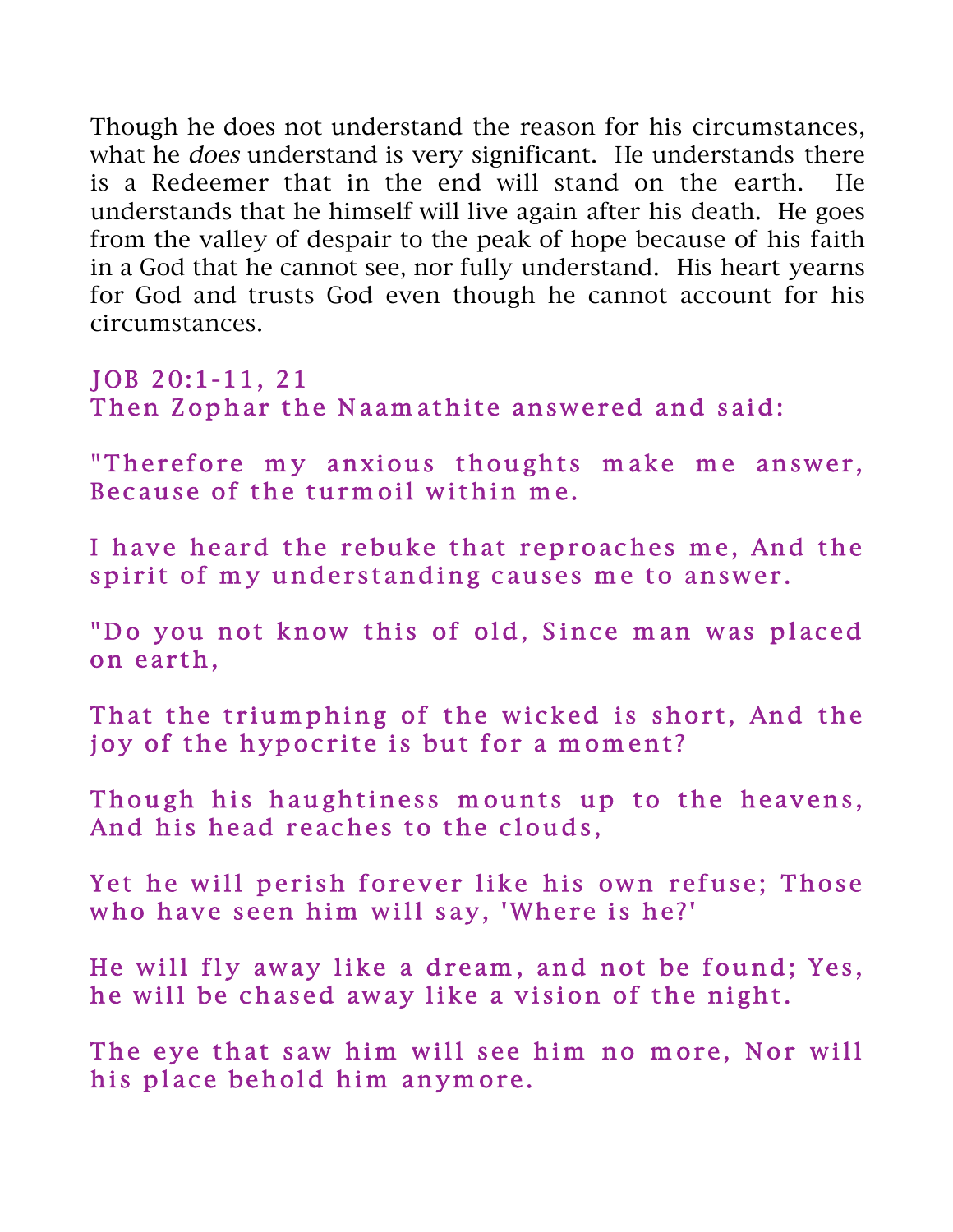His children will seek the favor of the poor, And his hands will restore his wealth.

His bones are full of his youthful vigor, But it will lie down with him in the dust.

Nothing is left for him to eat; Therefore his wellbeing will not last.

The name Zophar means "hairy or rough." He speaks very bluntly, sometimes displaying a "holier-than-thou" attitude. In his first speech, he charges Job with boasting (Job 11:6); he calls Job a "witless man" and rebukes his "idle talk." One of his main contentions is that God knows iniquity when He sees it (Job 11:11).

In this second speech, he again seemed certain that Job only imagined his innocence. He, as did the others, talks about the fate of evildoers, inferring Job needed to repent and turn from his evil doing. How does Job answer?

J OB 21:1-3, 7-15, 17-21 Then Job answered and said:

"Listen carefully to my speech, And let this be your c onsolation.

Bear with me that I may speak, And after I have spoken, keep mocking.

Why do the wicked live and become old, Yes, become mighty in power?

Their descendants are established with them in their sight, And their offspring before their eyes.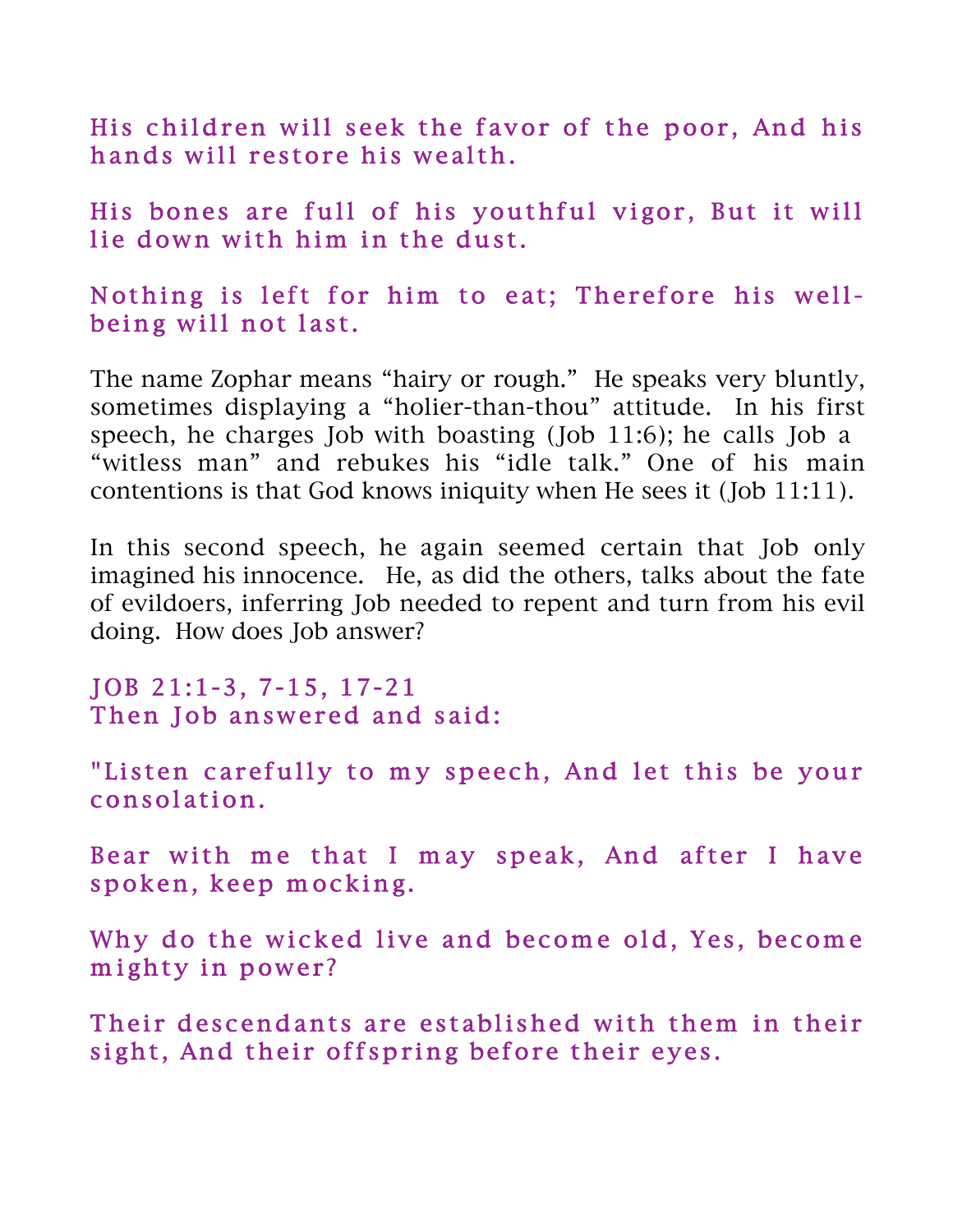Their houses are safe from fear, Neither is the rod of God upon them.

Their bull breeds without failure; Their cow calves without miscarriage.

They send forth their little ones like a flock, And their children dance.

They sing to the tambourine and harp, And rejoice to the sound of the flute.

They spend their days in wealth, And in a moment go down to the grave.

Yet they say to God, 'Depart from us, For we do not desire the knowledge of Your ways.

Who is the Almighty, that we should serve Him? And what profit do we have if we pray to Him?'

"How often is the lamp of the wicked put out? How often does their destruction come upon them, The sorrows God distributes in His anger?

They are like straw before the wind, And like chaff that a storm carries away.

They say, 'God lays up one's iniquity for his children'; Let Him recompense him, that he may know it.

Let his eyes see his destruction, And let him drink of the wrath of the Almighty.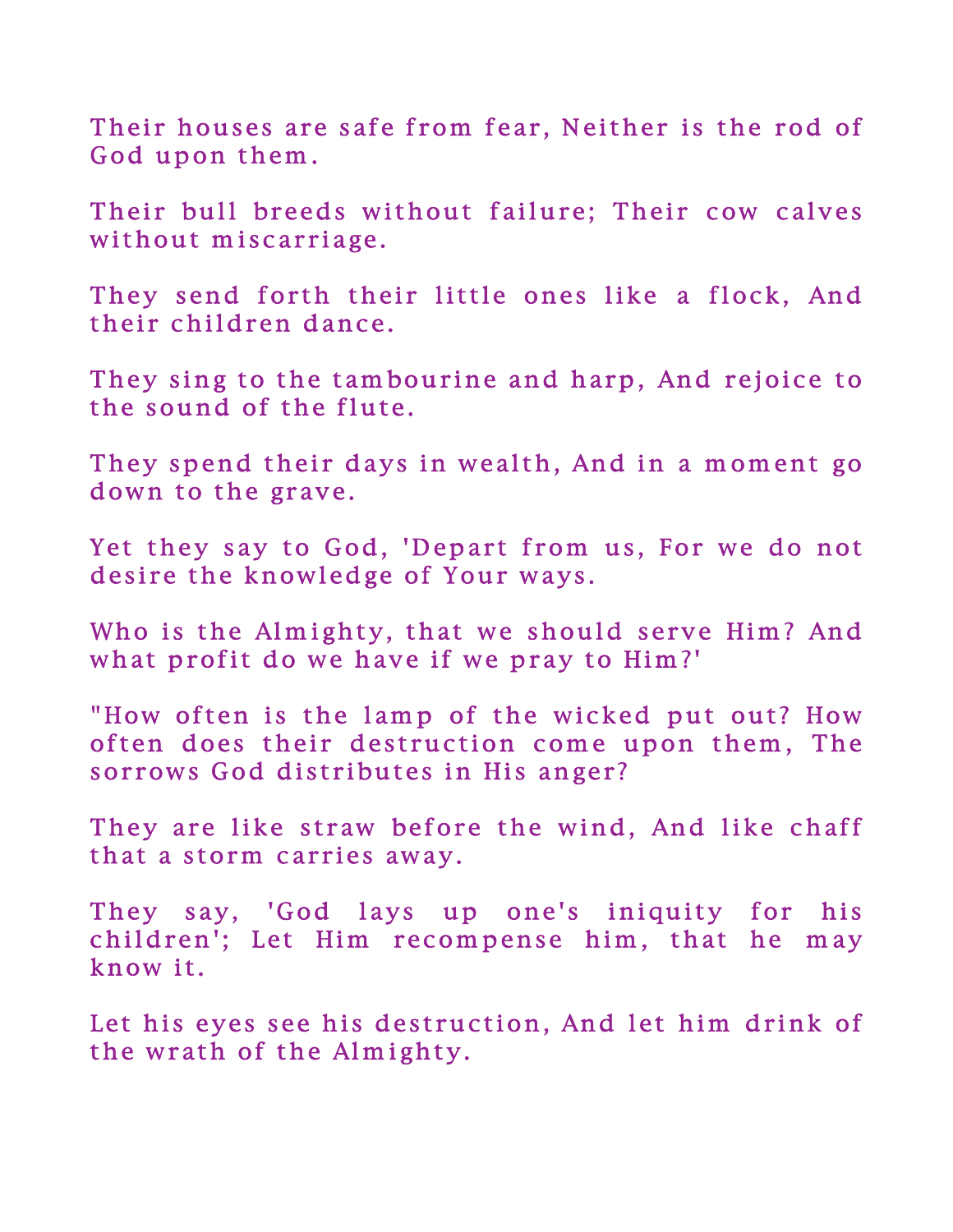#### For what does he care about his household after him, When the number of his months is cut in half?

Job used logic to show that their major argument—all suffering is the punishment of sin--does not hold up well. In verses 17-21, Job asks, "How often are the wicked judged?" He had observed many people being wicked, yet few had been judged for their wickedness.

Job knew there must be a deeper meaning and purpose for suffering. Though Job did not know what that deeper meaning and purpose was, he continued to trust God. Next, Eliphaz evaluated the situation.

J OB 22:4-5, 21-27 "Is it because of your fear of Him that He corrects you, And enters into judgment with you?

Is not your wickedness great, And your iniquity without end?

"Now acquaint yourself with Him, and be at peace; Thereby good will come to you.

Receive, please, instruction from His mouth, And lay up His words in your heart.

If you return to the Almighty, you will be built up; You will remove iniquity far from your tents.

Then you will lay your gold in the dust, And the gold of Ophir among the stones of the brooks.

Yes, the Almighty will be your gold And your precious silver;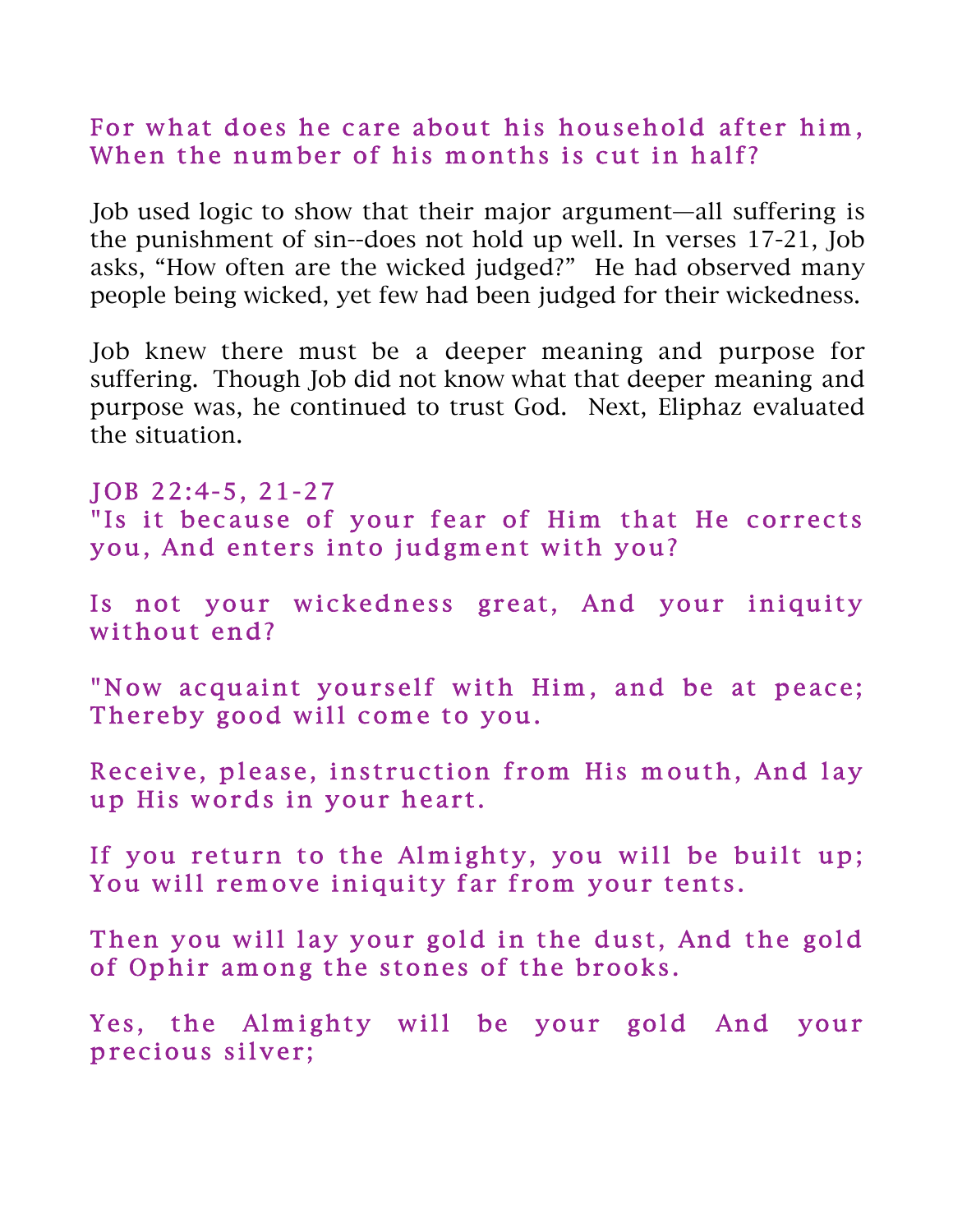For then you will have your delight in the Almighty, And lift up your face to God.

#### You will make your prayer to Him, He will hear you, And you will pay your vows. "

This is the third speech of Eliphaz. The name Eliphaz has two possible meanings: "God is dispenser," or "God is fine gold." Eliphaz acts as lead spokesman as well as the "scientist" of the group. His speeches show clearer reasoning and more considerate criticism than those of the other two friends do. He is seen to be noble, sincere and wise. His main arguments are that God is perfectly pure and righteous (Job 4:17) and that man brings trouble on himself (Job 5:7).

Though, he does not know what evil Job has committed, he accuses him of evil. For the second time, he urges Job to turn back to God, to repent, to submit to God and be at peace with God. Can you imagine how difficult this is for Job to hear? He was living a blameless, upright life when all this trouble came upon him. Though he does not understand his circumstances, he knows he does not need to repent.

Our friends may judge us wrongfully or say things that are not true about us. How important it is that we know God's character and His Word. We, as Job, must learn to trust Him no matter the circumstances.

### Helping Friends

Have the children find a partner and pair up. Then have the pairs line up near a wall. Next have all of the children find a spot in front of the wall. Have them face the wall and stand arms-length from it. Their feet should be close together. Next the children should carefully lean forward against the wall so that only their forehead is touching the wall. They must keep their body stiff and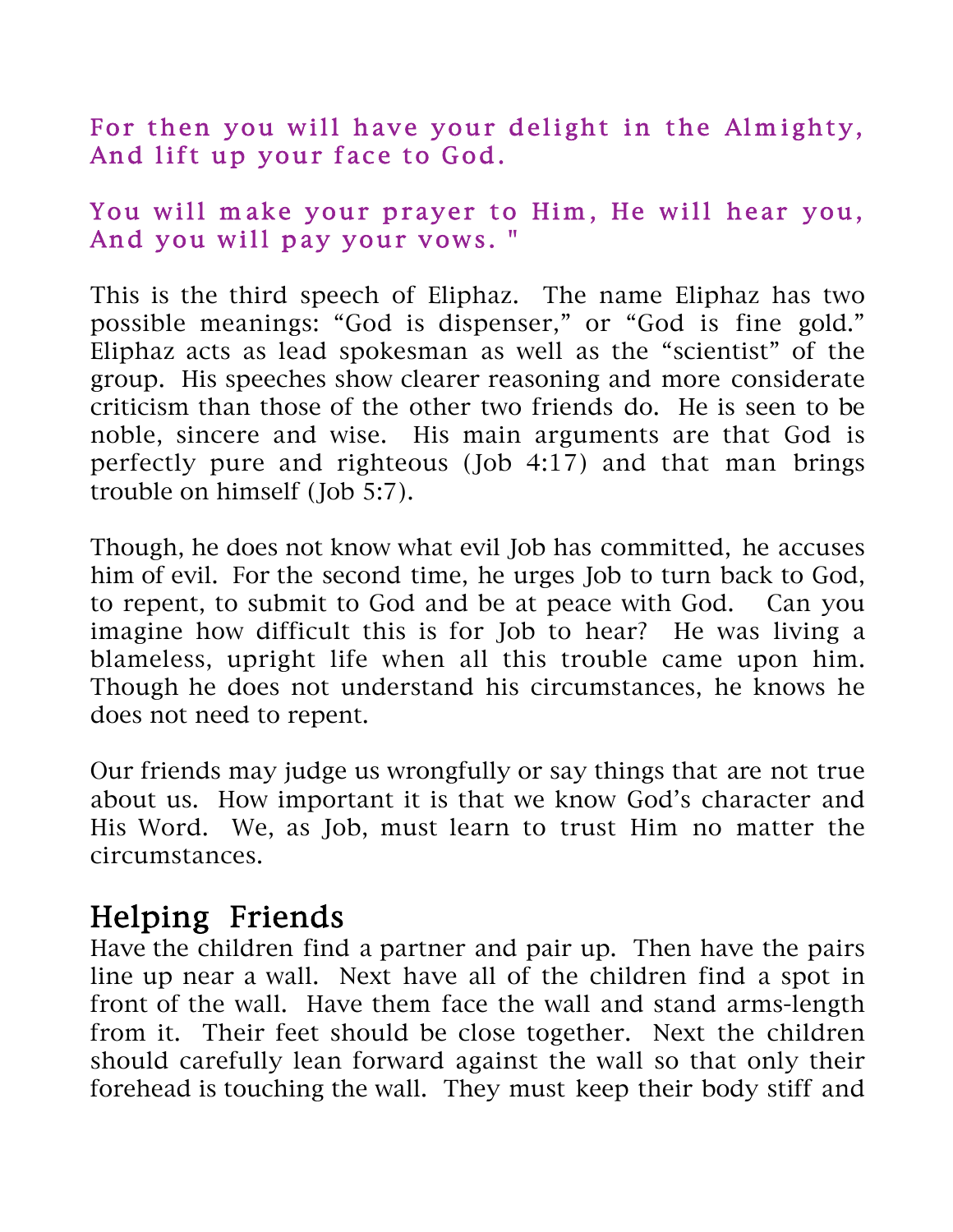straight with their arms crossed. Next, say, "On the count of three, try to stand upright. Remember to keep your body stiff, arms crossed and no bending of the knees." Count to three.

Children will struggle to stand upright without bending at the waist or using their arms. Allow a few seconds for children to attempt this, and then have the pairs choose who would like to try. The partner will help their friend to stand upright. Give them another couple of seconds to try this. Ask the children if it was easier with a friend's help. Next trade spots and have one child lean forward, but this time the partner will only tell their friend, "You will have to do better," "Can't you do it right?" or "If you would only do it this way!" They can be creative. As an alternative activity you can have them try scratching the center of their back and tying their shoe with only one hand.

Have the children sit down and ask them which was the most help; telling about how someone should do better, or actually helping them. In today's lesson, we have seen Job's friends attempting to "comfort" him. Unfortunately, it really did not provide much comfort. In fact, they only caused Job misery! Let's look at how Job handled his situation. We can trust God even when our "friends" judge us wrongfully.

J OB 23:1-12; 24:22-25 Then Job answered and said:

"Even today my complaint is bitter; My hand is listless because of my groaning.

Oh, that I knew where I might find Him, That I might come to His seat!

I would present my case before Him, And fill my m outh with arguments.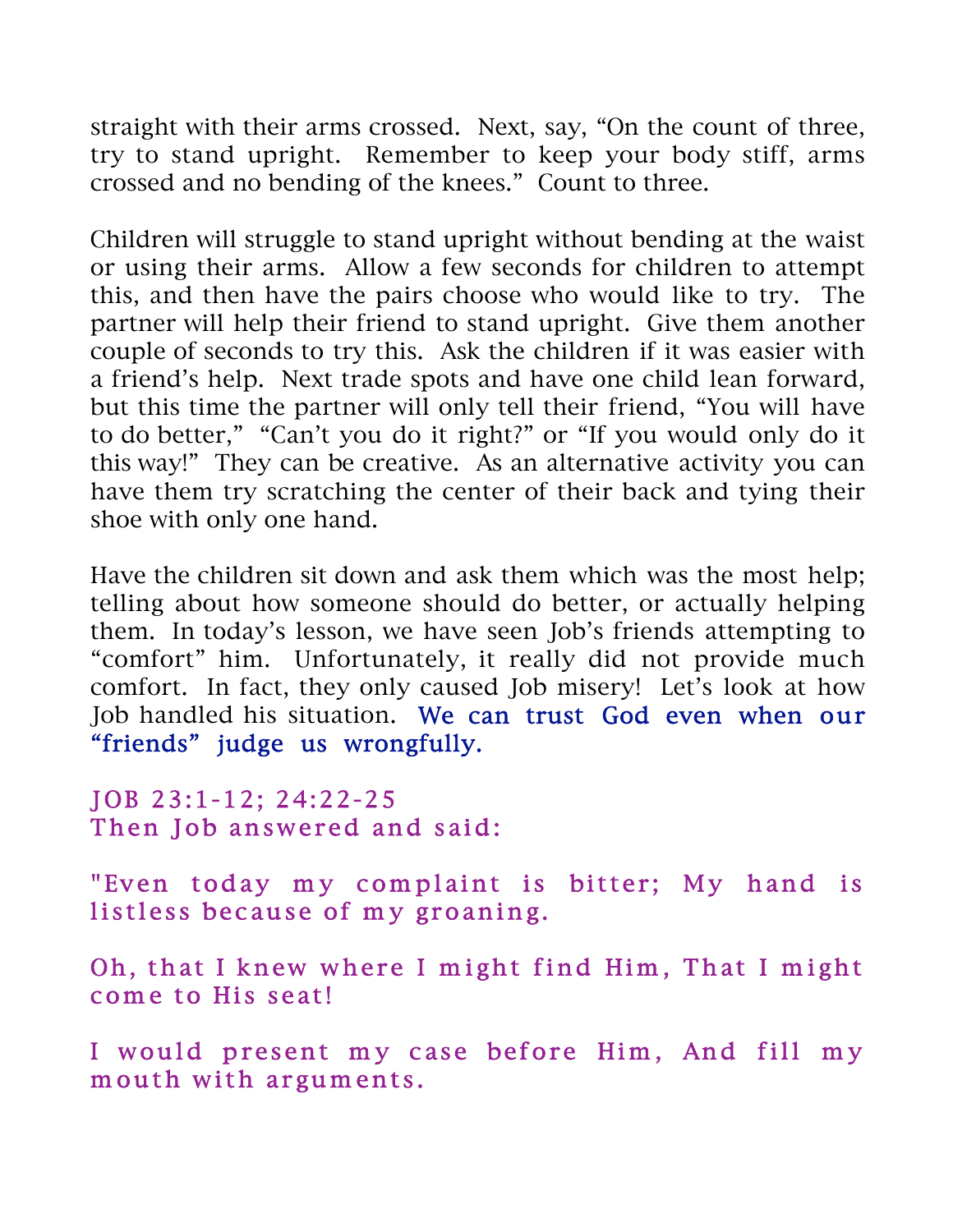I would know the words which He would answer me, And understand what He would say to me.

Would He contend with me in His great power? No! But He would take note of me.

There the upright could reason with Him, And I would be delivered forever from my Judge.

"Look, I go forward, but He is not there, And backward, but I cannot perceive Him;

When He works on the left hand, I cannot behold Him; When He turns to the right hand, I cannot see Him .

But He knows the way that I take; When He has tested me, I shall come forth as gold.

My foot has held fast to His steps; I have kept His way and not turned aside.

I have not departed from the commandment of His lips; I have treasured the words of His mouth more than my necessary food.

"But God draws the mighty away with His power; He rises up, but no man is sure of life.

He gives them security, and they rely on it; Yet His eyes are on their ways.

They are exalted for a little while, Then they are gone. They are brought low; They are taken out of the way like all others; They dry out like the heads of grain.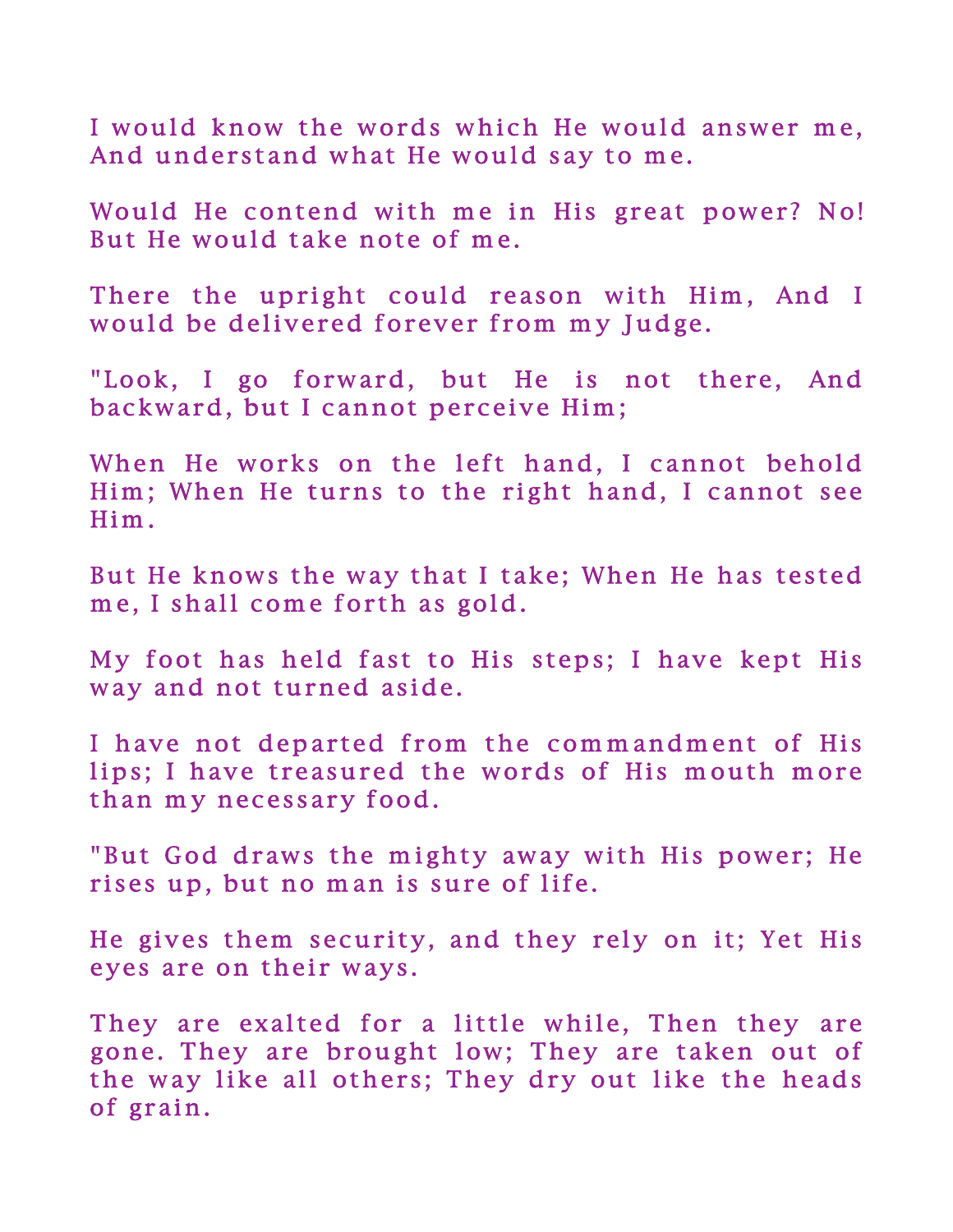#### "Now if it is not so, who will prove me a liar, And make my speech worth nothing?"

In the midst of his desperate circumstances, Job searches for God. He desires to inquire of Him, to present his case before the righteous judge of the universe. Job laments an unsuccessful search. He recognizes that though he cannot see God, God sees him and is still overseeing this trial. Faith and hope once more emerged as Job declared, "But He knows the way that I take; When He has tested me, I shall come forth as gold."

Perhaps you will experience a trial you do not understand. It may seem God does not hear your prayers or respond to your cries. How important it is when we suffer that we learn to receive comfort from God. Our friends may fail us…they may add grief to our wounds, but God will never leave us or forsake us. Indeed, "…He knows the way that I take; When He has tested me, I shall come forth as gold." We can be confident God does hear us and no circumstance or event can separate us from His love (1 John 5:14; Romans 8 35-39).

Through Job's encounter with his three friends, we also learn some lessons on friendship. Job's three friends may have been sincere in their desire to help Job; but by wrongfully judging, they only caused him more pain. They did not understand 1) Job's heart—he was upright before God and 2) the reason God was allowing Job to suffer. What kind of friend will we be to a person who is suffering? Remember, our understanding is limited. We do not see the whole picture or story as God does. We must be careful before attempting to "put our two cents in."